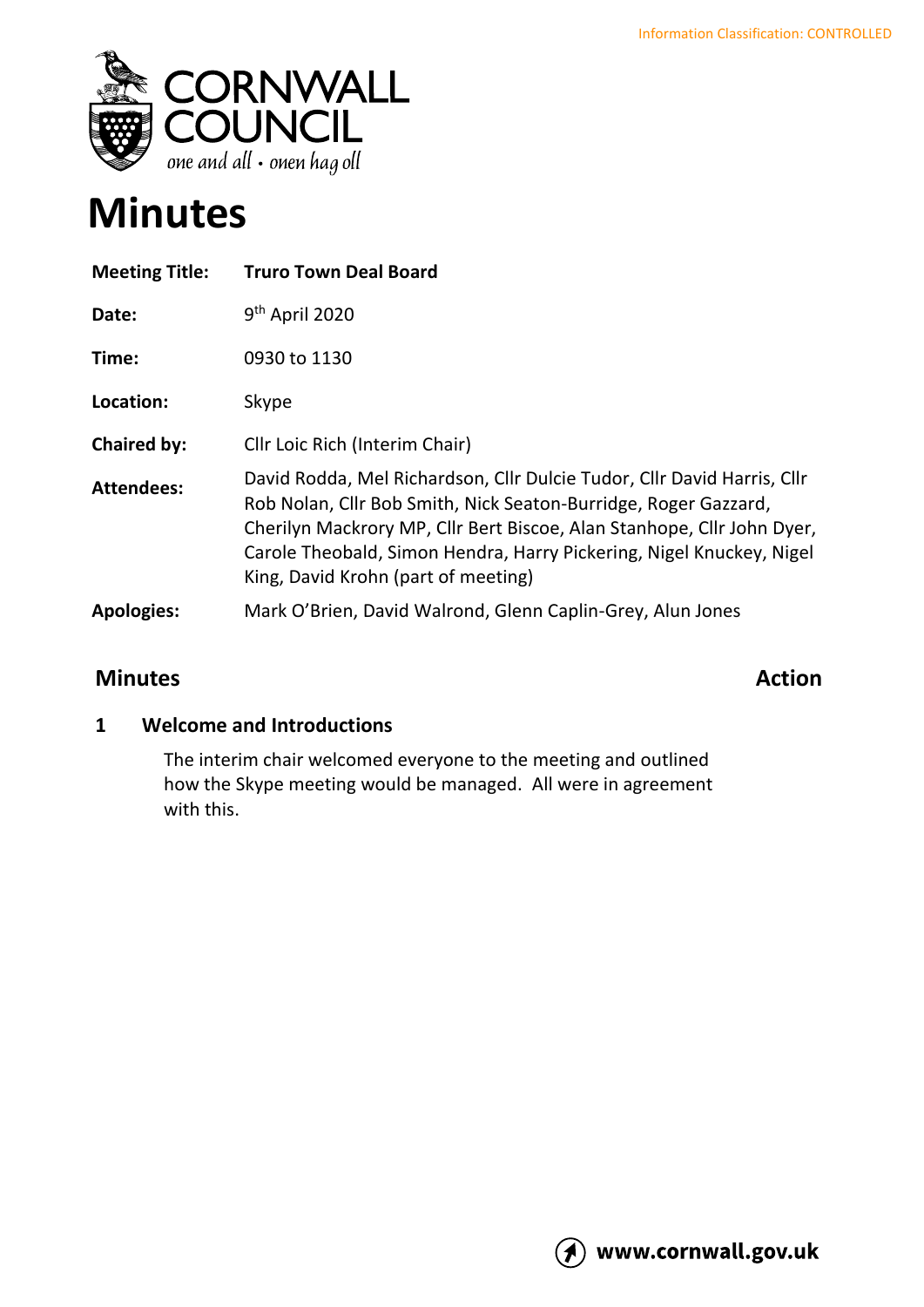# **Minutes Action**

#### **2 Code of Conduct**

- The draft code of conduct was discussed with the following changes suggested:
	- a) Paragraph 5 change the reference to St Ives to Truro
	- b) Paragraphs  $22 24 it$  was felt by the board that as written this section did not make it sufficiently clear how the relationship between the Board and the Lead Council (as the employer of the Town Deal Lead) would operate in practice. DR was tasked to re-write to reflect the boards discussions and to agree the revised wording via email prior to the next meeting.

**DR**

**DR**

• Other than the changes outlined above the Code of Conduct was agreed.

#### **3 Terms of Reference**

- The draft terms of reference we discussed with the following changes suggested:
	- a) Item 5 amend to reflect the view of the board that all decisions will need to be proposed and seconded and then be subject to a vote of the board. Decisions will therefore be made from a majority vote. In order to allow the board to be more agile in its decision making it was also suggested that the timescales involved for agenda items and calling papers be reduced to 7 days (for agenda items to be identified), 5 days (for calling papers to be issued) and 3 days (for AOB/urgent items).
	- b) Item 6 amend the time required to call a special meeting of the board to 14 days rather than 21.
	- c) Annex  $1 -$  Coverage map  $-$  DR informed the board that due to an oversight when drawing the coverage area that Boscawen Park was currently excluded. As this is a key green and community space for Truro it was felt that this was an omission that should be corrected.

LR declared an interest at this stage of the meeting as Boscawen Park is in his ward). DK also declared an interest at this stage (he plays for a sports team that se the park).

It was felt by all that Boscawen Park should be included and DR informed the board that he had already discussed this matter with MHCLG and they are happy for the map to be corrected.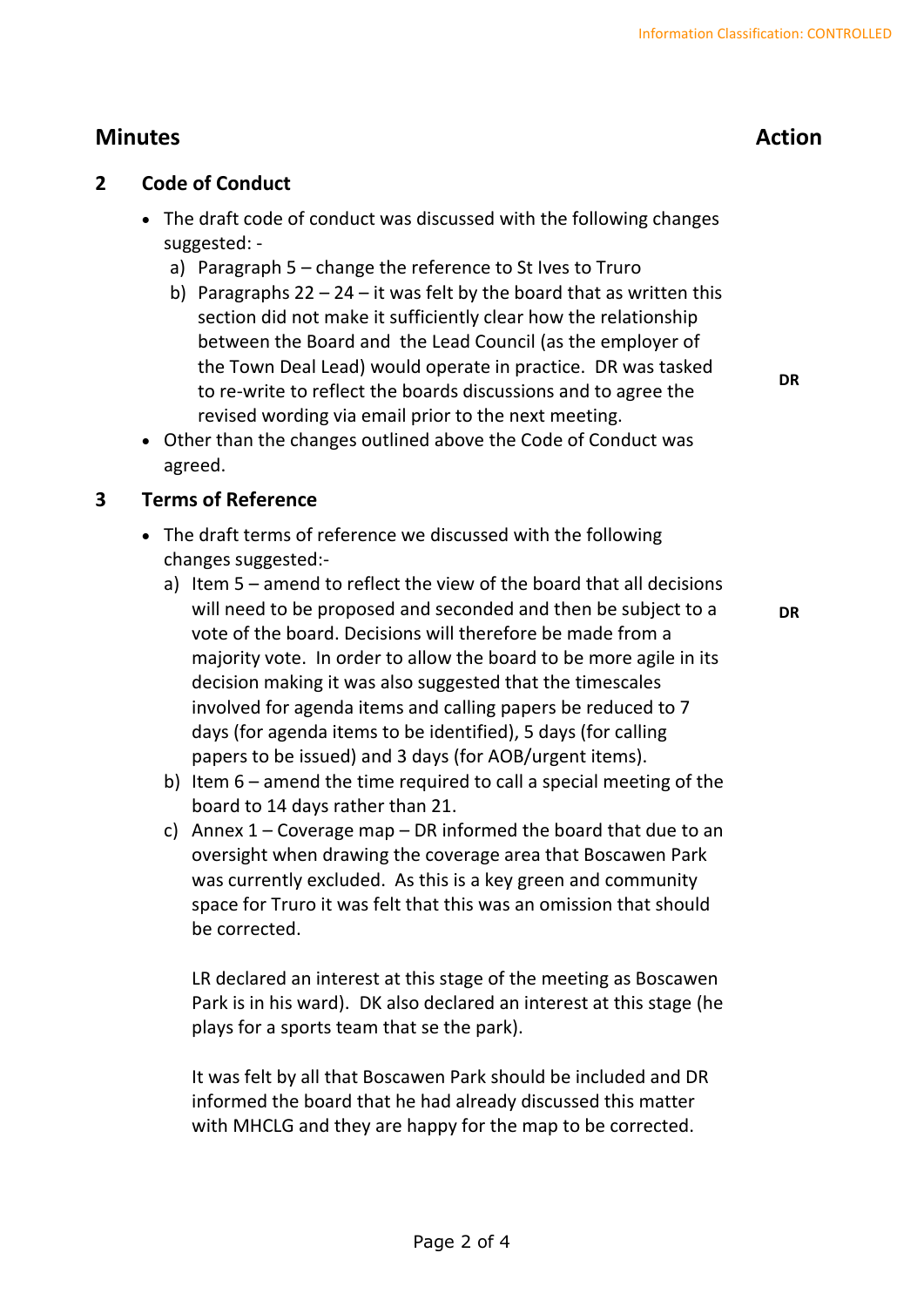## **Minutes Action**

A question was asked whether the coverage area needed to follow the shoreline around the river or could cut across the river to Lighterage Quay as it was felt that there might be some regeneration projects that whilst based on land may extend into the water.

It was proposed by LR and seconded by N King to seek clarification from MHCLG on this point and report back to the next meeting. **DR**

• It was then proposed by BB and seconded by N King that subject to the changes outlined above the terms of reference should be agreed by the board.

### **4 Election of Chair and Vice Chair**

- DR outlined a suggested process for electing the chair and vice chair of the board. This would include the following steps:
	- a) A nomination form would be circulated to members seeking a proposer and a seconder for each nominee
	- b) Once these had been received DR would contact the nominees to ascertain whether they wished to stand and if they did to request a short "pen picture" that could be sent out with the voting form.
	- c) Circulate a voting form to members so that they could cast their vote for the chair and vice chair
	- d) Returned voting forms would counted by DR with the result being communicated to the board at the next meeting.
- BB Proposed and LR seconded that this process should be agreed and that DR should expedite the process asap.

#### **DR**

#### **5 Appointment of Town Deal Lead**

- DR updated the board informed the board that the interview process had been successful and that subject to references Lucy Jones would be taking up the position at the end of April/early May.
- The board welcomed the appointment and requested that a CV for Lucy was circulated to the board. **DR**